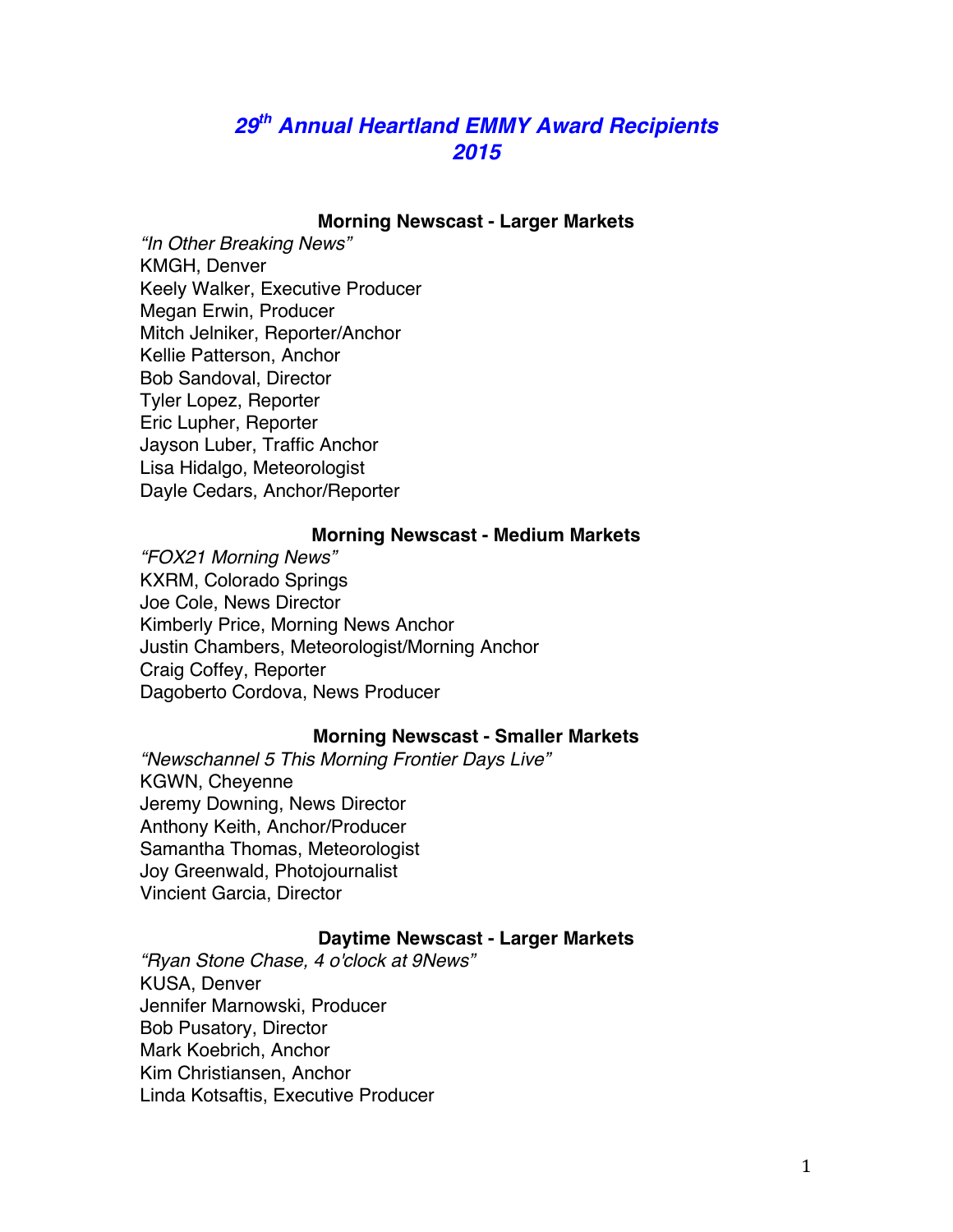### **Daytime Newscast - Medium Markets**

*"FOX23 News at Noon"* KOKI, Tulsa Suzanne Nadell, News Director Ron Terrell, Morning News Anchor Michael Seger, Morning Meteorologist Jennifer Townley, Producer Shae Crisson Rozzi, Evening News Anchor Farron Salley, Reporter Tiffany Alaniz, Reporter Yolanda Gonzales, Director/Technical Director Richard Walton, Director Michael Lemons, Photojournalist Natalie Andes, Assignment Desk Manager Daniel Ostmo, Director/Technical Director

### **Daytime Newscast - Smaller Markets**

*"First at Four Live: Pilger Tornadoes"* KOLN/KGIN, Lincoln Stephanie Hedrick, News Director Taryn Vanderford, Anchor/Producer Jon Vanderford, Anchor/Producer

### **Evening Newscast - Larger Markets**

*"Fox31 Denver News at 5: Wild Ride"* KDVR, Denver Arash Mosaleh, Producer Maureen Capasso, Executive Producer Allison Soulvie, Director Hillary Makens, Assignment Editor

*"Fox31 Denver News at 9 Spring Storms Strike"* KDVR, Denver Brendan Wilkerson, Producer Maureen Capasso, Executive Producer Hillary Makens, Assignment Editor Allison Soulvie, Director

### **Evening Newscast - Medium Markets**

*"Oklahoma's Failed Execution"* KJRH, Tulsa Andrew Barker, Editor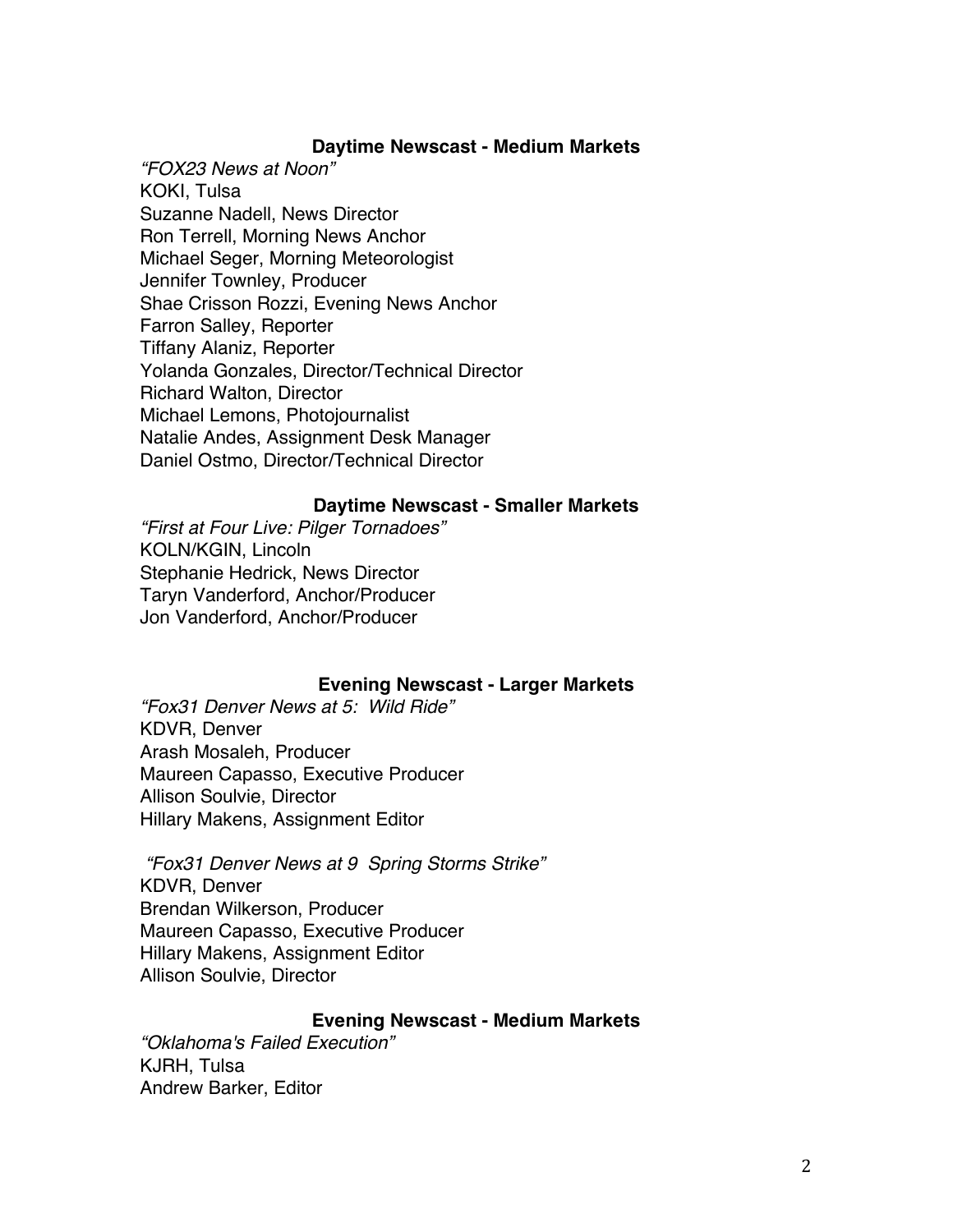Russ McCaskey, Anchor Karen Larsen, Anchor Daniela Montgomery, Producer Max Resnik, Reporter

#### **Evening Newscast - Smaller Markets**

*"13 News at 10"* WIBW, Topeka Jon Janes, News Director

### **Weekend Newscast - Larger Markets**

*"Title: Fox31 Denver News at 9 Super Showdown"* KDVR, Denver Rob Marmet, Producer Maureen Capasso, Executive Producer Tyler Brayton, Graphic Designer

# **Weekend Newscast - Medium Markets**

*"Shockers vs Kentucky"* KWCH, Wichita Jacob Copp, Producer

### **General Assignment Report - Within 24 Hours**

*"Frank's Last Day"* KUSA, Denver Nelson Garcia, Editor Chris Hansen, Producer

# **General Assignment Report - No Time Limit**

*"The Most Dangerous Road in Denver "* KUSA, Denver Chris Vanderveen, Reporter Chris Hansen, Photojournalist

#### **Breaking News**

*"He is going the wrong way"* KMGH, Denver Keely Walker, Producer Megan Erwin, Producer Mitch Jelniker, Reporter/Anchor Jayson Luber, Traffic Anchor Kellie Patterson, Anchor Tarin Deuster, Newscast Director Bob Sandoval, Director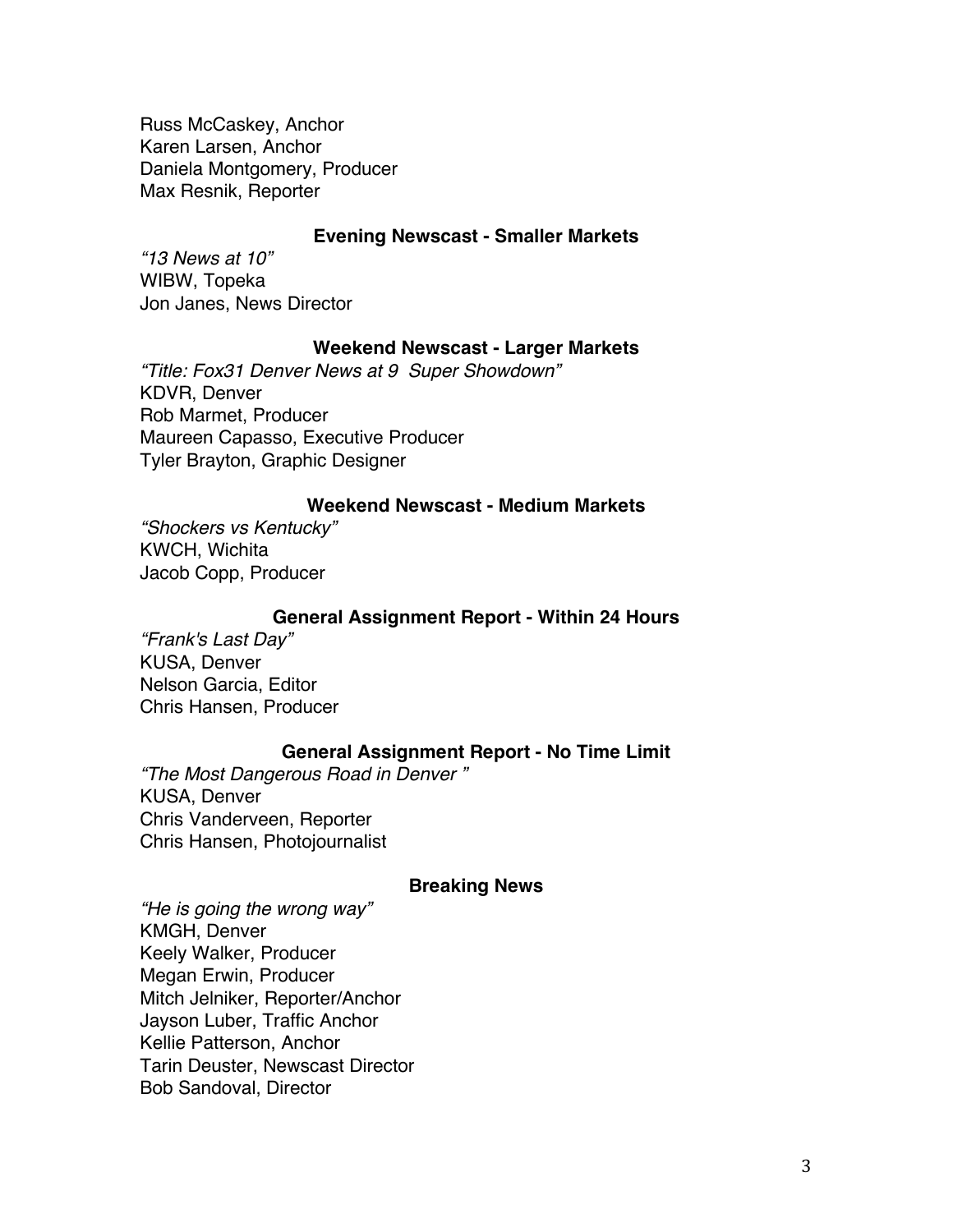Tyler Lopez, Reporter Nicole Denne, Executive Producer Alan Stedman, Photojournalist

### **Spot News**

*"Helicopter Team Follows High-Speed Chase"* KUSA, Denver Cody Crouch, Helicopter Photojournalist Matthew Fess, Helicopter Pilot John Morrissey, Helicopter Reporter Michael Driver, Photojournalist

### **Continuing Coverage**

*"A Questionable Death: Fox 31 Denver investigates and reopens old case leading to murder charges"* KDVR, Denver Justin Joseph, Producer

### **Team Coverage**

*"Carjackings, Crashes and a Chase"* KUSA, Denver Kris Mulholland, Assignment Manager Patti Dennis, News Director

### **Investigative Report - Single Story**

*"The iScheme"* KUSA, Denver Jeremy Jojola, Reporter Anna Hewson, Photographer & Editor Nicole Vap, Executive Producer

### **Investigative Report - Series**

*"Force, Ethics, and Denver Police"* KDVR, Denver Christopher Halsne, Investigative Reporter Isaias Medina, Photojournalist/Editor Christopher Koeberl, Investigative Producer

*"Obstructed View"* KUSA, Denver Jeremy Jojola, Reporter Anna Hewson, Photographer & Editor Nicole Vap, Executive Producer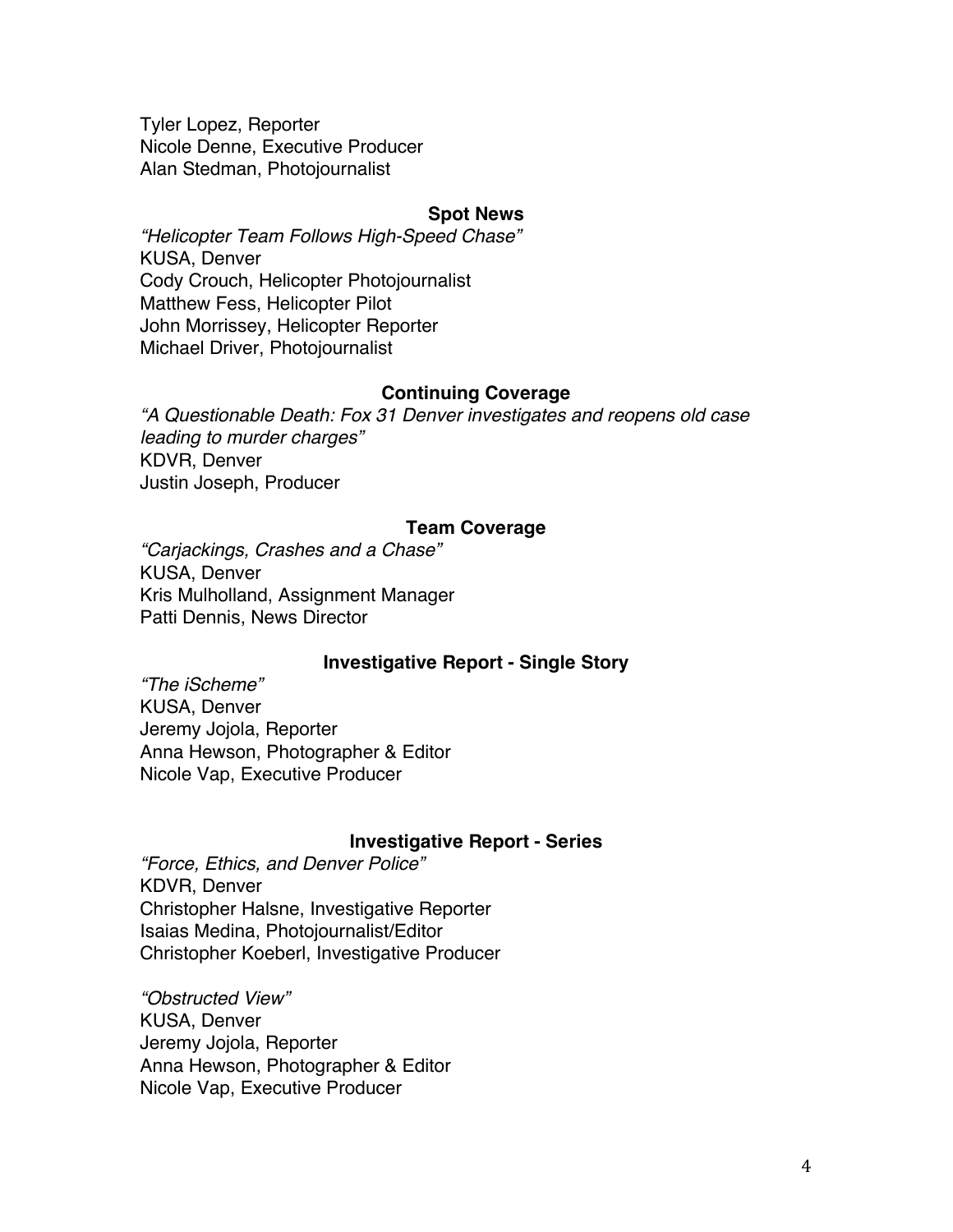# **Feature News Report - Light Feature**

*"Gravity Glue"* KUSA, Denver Chris Vanderveen, Reporter

# **Feature News Report - Light Series**

*"Music and Home"* KDVR, Denver Anne Herbst, Photojournalist Kent Erdahl, Producer

### **Business/Consumer - News Single Story**

*"Furniture Club"* KUSA, Denver Jeremy Jojola, Reporter Anna Hewson, Photographer & Editor

### **Politics/Government - News Single Story**

*"Prosecution - a dangerous job not protected by law"* KUSA, Denver Anastasiya Bolton, News Reporter Christopher Cheline, Photojournalist

### **Politics/Government - News Series**

*"Truth Tests"* KUSA, Denver Brandon Rittiman, Political Reporter Tim Ryan, Manager Amy Crowfoot, Researcher Kathryn Kornacki, Researcher Jordan Sabolish, Researcher

### **Crime - News Feature**

*"A Slap on the Wrist"* KDVR, Denver Noah Skinner, Photographer Heidi Hemmat, Investigative Reporter Carisa Scott, Investigative Producer Nicholas Carvin, Graphic Artist

### **Human Interest - News Single Story**

*"Ben To Berklee"* KUSA, Denver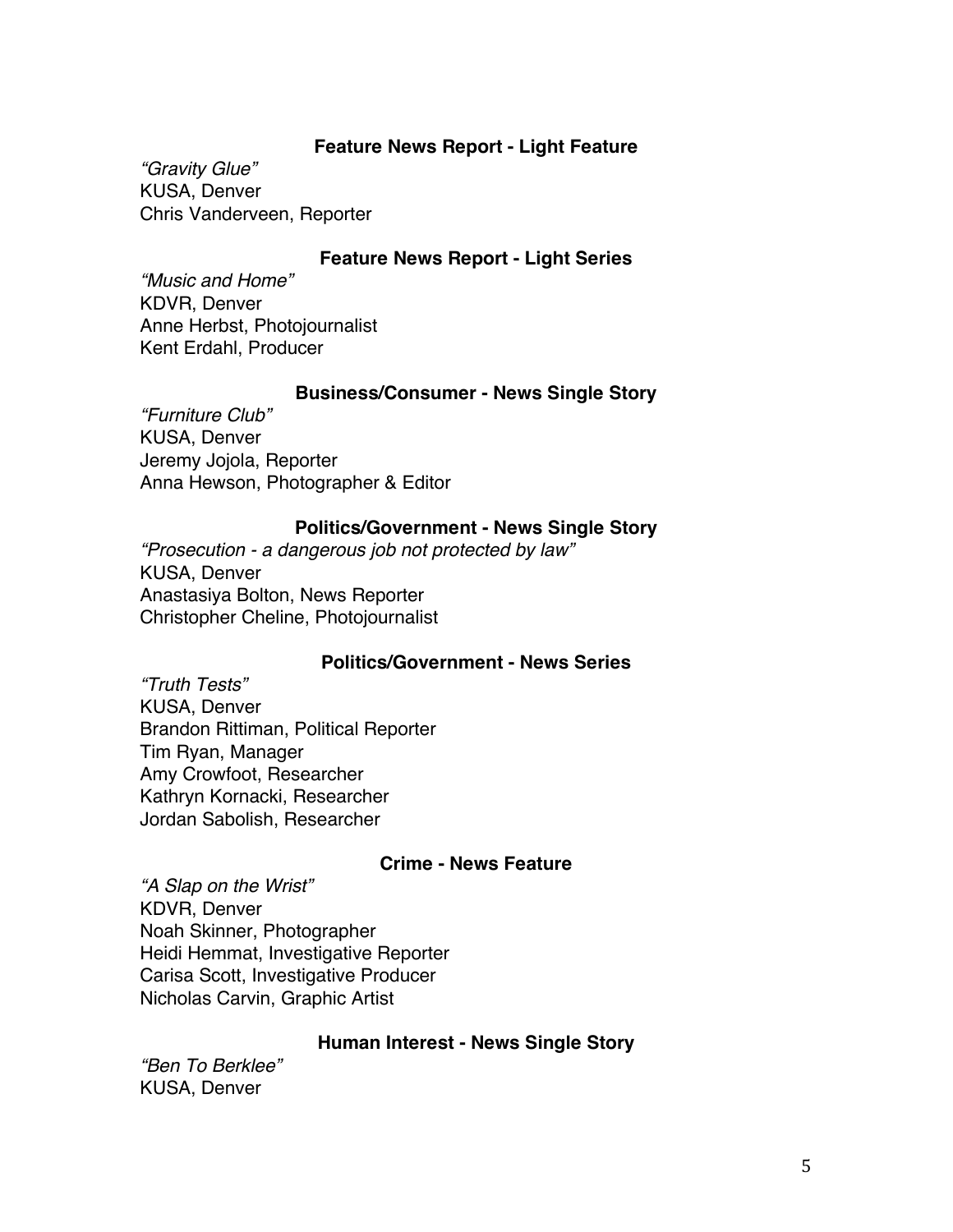Steve Staeger, Reporter Michael Driver, Photojournalist

### **Environment - News Single Story**

*"Saving the Bears"* KDVR, Denver Anne Herbst, Writer

### **Societal Concerns - News Single Story**

*"The Wrong Man"* KFOR, Oklahoma City Ali Meyer, Reporter Travis Schutten, Photographer

### **Specialty Assignment Report - News Single Story**

*"The Columbine Link"* KUSA, Denver Nelson Garcia, Producer Chris Hansen, Field Producer

### **Specialty Assignment Report - News Series**

*"The Toxic Smoke of War"* KUSA, Denver Chris Vanderveen, Reporter Michael Driver, Photojournalist

#### **Sports - News Feature**

*"Summer Grind: Lyons High School (Part I)"* KUSA, Denver Aaron Matas, Reporter Zach Boyd, Photographer

### **Technology - News Single Story**

*"Technology Saved My Life"* KUSA, Denver Vida Urbonas, Writer

#### **Arts/Entertainment - Program/Series/Special**

*"Back in Time: The Grapes of Wrath"* OETA, Oklahoma City Bill Perry, Executive Producer Robert Burch, Producer Ryan Lorg, Photographer - Editor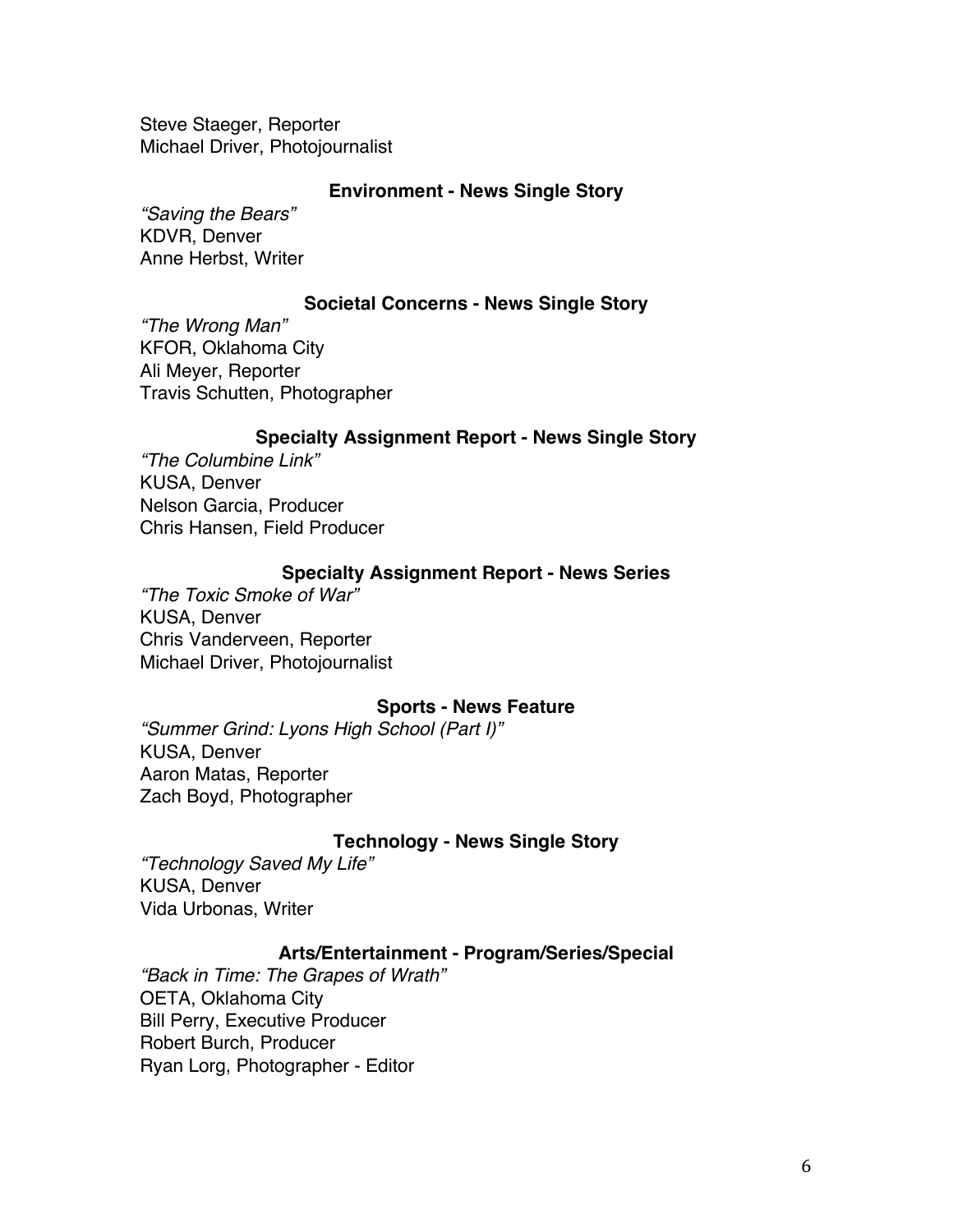# **Arts/Entertainment - Program Feature/Segment**

*"The Conductor of Chaos"* KDVR, Denver Bryant Vander Weerd, Photojournalist Boris Sanchez, Reporter

## **Business/Consumer - Program/Series/Special**

*"Destination Denver: The New Union Station"* KCNC, Denver Laura Phillips, Producer Joshua Shea, Editor

#### **Lifestyle - Program/Series/Special**

*"Everyday"* KDVR, Denver Christopher Falin, Executive Producer Annalisa Blanco, Producer John Parente, Host Kathie Johnson, Host Colleen Allison, Associate Producer Mary Latsis, Segment Producer Madeline Grace, Photojournalist Adrian Cruz, Editor

### **Environment - Program/Feature**

*"Colorado Floods: One Year Later"* KDVR, Denver Sean Towle, Producer Bryant Vander Weerd, photographer Jeremy Hubbard, Reporter/Producer Rico Romero, Photographer Kirk Yuhnke, Reporter Joshua Maranhas, Editor Anne Herbst, Photographer Brooke Wagner, Reporter Deborah Takahara, reporter David Althouse, Producer Isaias Medina, Photographer Linda Kicak, Executive Producer

## **Politics/Government - Program/Series/Special**

*"2News Investigates The VA: System of Shame"* KJRH, Tulsa Marla Carter, Investigative Reporter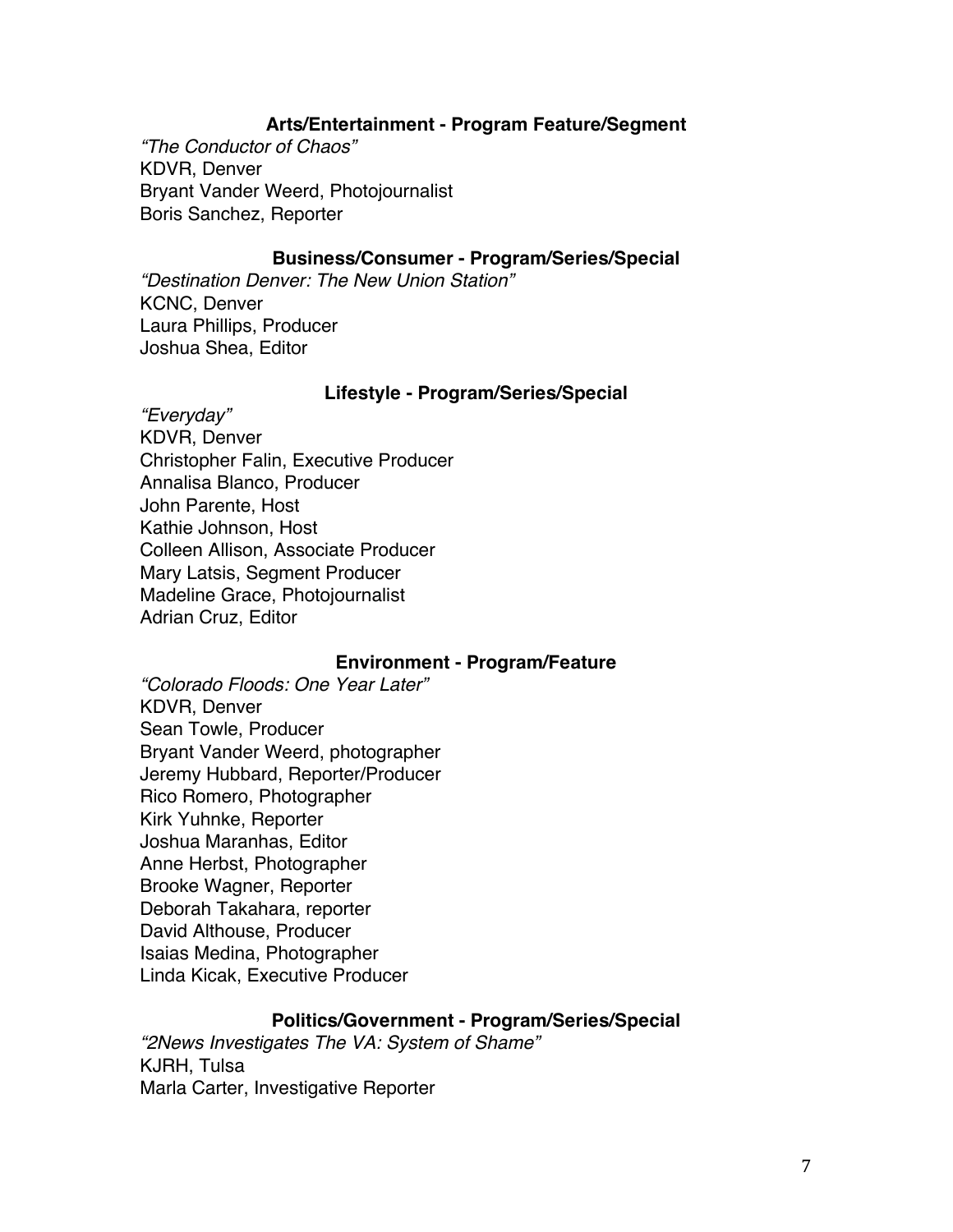John Guthery, Photographer Dennis Meister, Photographer Cathy Tatom, Investigative Producer Karen Larsen, Anchor Russ McCaskey, Anchor Andrew Barker, Content Coordinator Julie Weindel, Executive Producer

#### **Human Interest - Program/Series/Special**

*"Trying to Live, Trying to Learn"* The Denver Post, Denver Mahala Gaylord, Multimedia Producer Joe Amon, Photojournalist Meghan Lyden, Editor Tim Rasmussen, Producer Jennifer Brown, Reporter

#### **Sports - Program Series**

*"Rockies Weekly at the Field of Dreams"* ROOT Sports Rocky Mountain, Denver Braden Grieser, Producer, Photographer, Editor Alison Harder, Show Editor Marc Stout, Host - On Air Talent Charlie Felix, Photographer Ryan Morrison, Photographer Clay Pahlau, Coordinating Producer

### **Sports - One-Time Special**

*"Concussions: Heading for Change"* NET Television, Lincoln Gavin Felix, Producer/Writer Tyler Kersting, Videographer/Editor Erin Green, Audio Mixer Scott Beachler, Graphic Artist

#### **Sporting Event/Game - Live/Unedited**

*"The Border War - Mountain West Football on Root Sports"* ROOT Sports Rocky Mountain, Denver Justin Argo, Producer Erica Ferrero, Director Alison Vigil, Assistant Director Ari Wolfe, Play By Play Sherdrick Bonner, Analyst Marc Stout, Sideline Reporter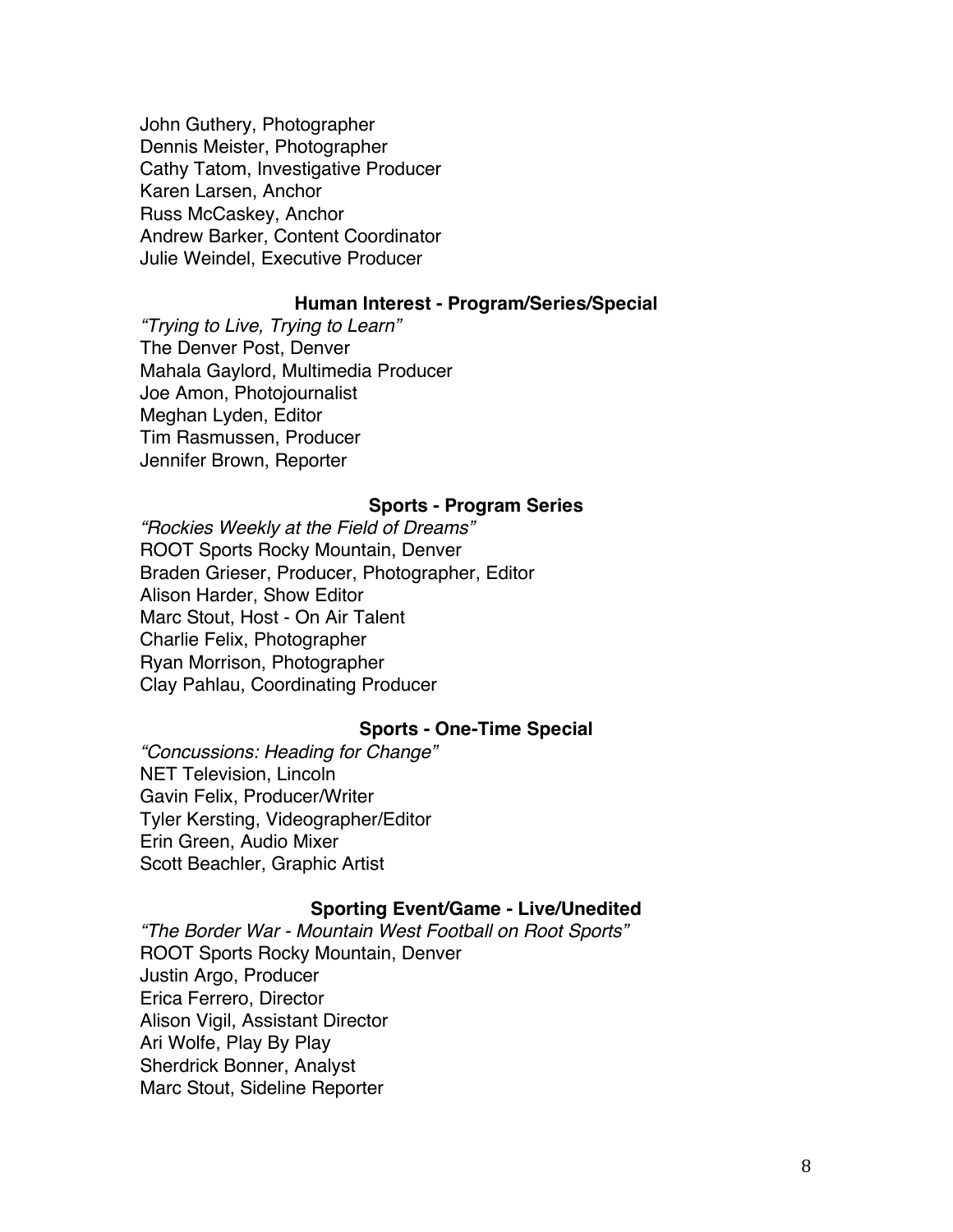Ken Miller, Executive Producer Clay Pahlau, Coordinating Producer Nicole Gates, Studio Producer Jenny Cavnar, Studio Host Braden Grieser, Editor John DeVore, Editor

#### **Documentary - Cultural**

*"Gallery: Solid Art"* OETA, Oklahoma City David Tamez, Program Producer Charles Kennedye, Segment Producer

#### **Documentary - Historical**

*"Colorado Experience: Sand Creek Massacre"* Rocky Mountain PBS, Denver Julie Speer, Director, Executive Producer, Writer Mariel Rodriguez-McGill, Producer, Writer Jason Bunch, Videographer, Editor, Writer Harris Ravine, Executive Producer Aaron Marcus, Archival Researcher Coi Drummond-Gehrig, Archival Researcher

#### **Documentary - Topical**

*"Desperate Journey"* The Denver Post, Denver Lindsay Pierce, Multimedia Producer Joe Amon, Photojournalist Meghan Lyden, Producer Tim Rasmussen, Executive Producer John Ingold, Reporter

#### **Historic/Cultural Program - Feature/Segment**

*"Sierra Mágica"* KCEC, Denver Raul Garcia, Photojournalist Marali Madrid, Reporter/Writer

### **Interview/Discussion - Program/Series/Special**

*"Beyond Color"* KUSA, Denver Kevin Massey, Executive Producer Adele Arakawa, Moderator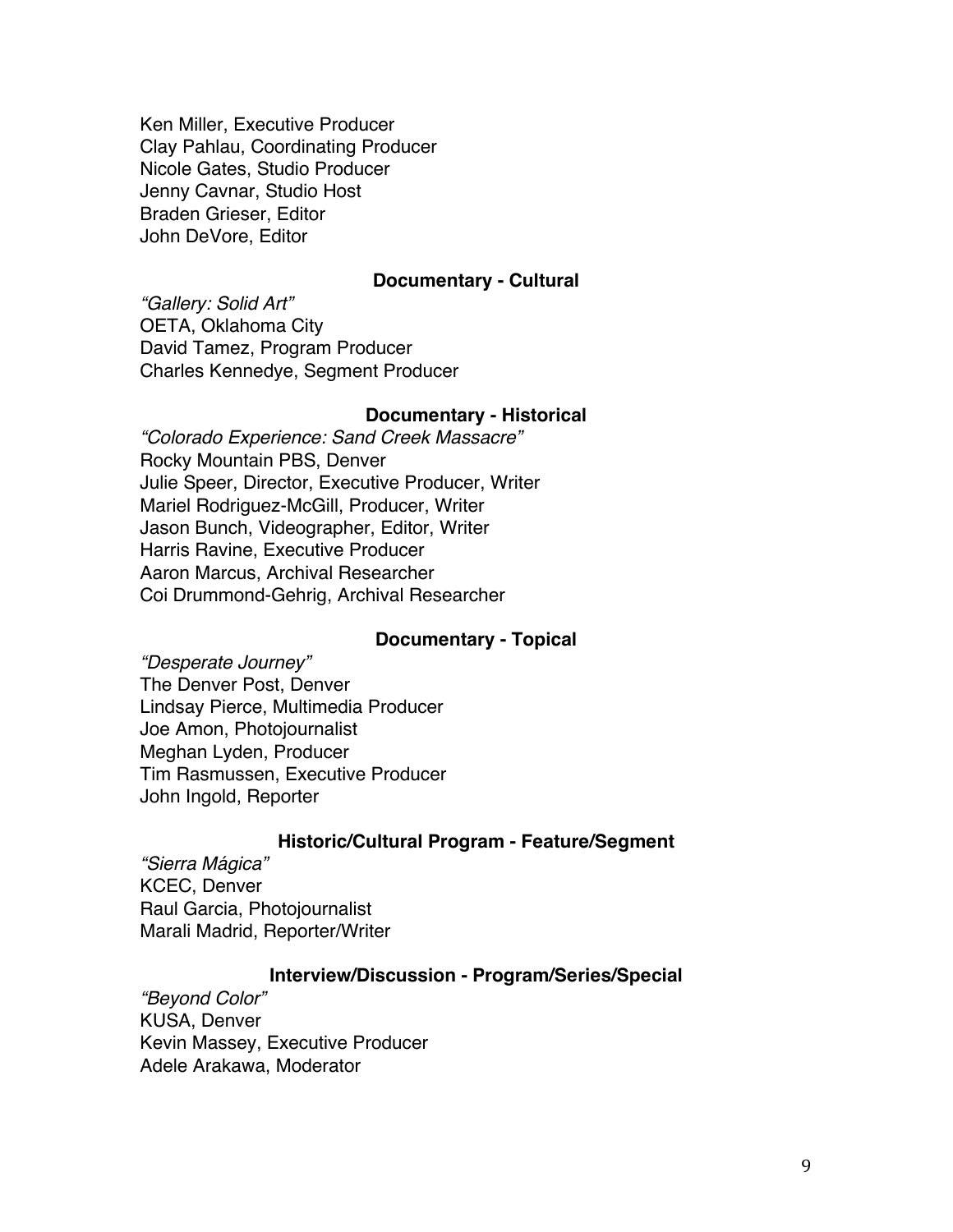### **Interview/Discussion - Feature/Segment**

*"COPolitics: Treasurer Candidates Face Off"* KDVR, Denver Eli Stokols, Executive Producer Traci Wilson, Producer David Althouse, Photographer Noah Skinner, Photographer Joshua Maranhas, Editor

### **Magazine Program - Program/Series/Special**

*"K9 Confidential"* KUSA, Denver Jeremy Jojola, Reporter Burt Hubbard, Researcher Anna Hewson, Photographer & Editor

#### **Magazine Program - Feature/Segment**

*"An Officer's Life at 5280: The Decision to Shoot"* Denver Police Department, Denver Brian Weister, Producer Commander Matthew Murray, Executive Producer Sergeant Stephen D. Warneke Jr., Producer

### **Informational/Instructional - Program/Series/Special**

*"Encrucijada: Sin Salud No Hay Nada"* Colorado Health Foundation, Denver Santino Adducci, Producer Harrison Stephens, Producer Miguel Hernandez, Producer

#### **Informational/Instructional - Feature/Segment**

*"Body Cameras: A Whole New Level"* Denver Police Department, Denver Brian Weister, Producer Commander Matthew Murray, Executive Producer Sergeant Stephen D. Warneke Jr., Producer

### **Public/Current/Community Affairs - Program/Series/Special**

*"Growing up Gambling"* NET Television, Lincoln Joe Turco, Producer/Writer Erin Green, Location Audio Scott Beachler, Graphic Design Charles P. Aylward, Videographer/Editor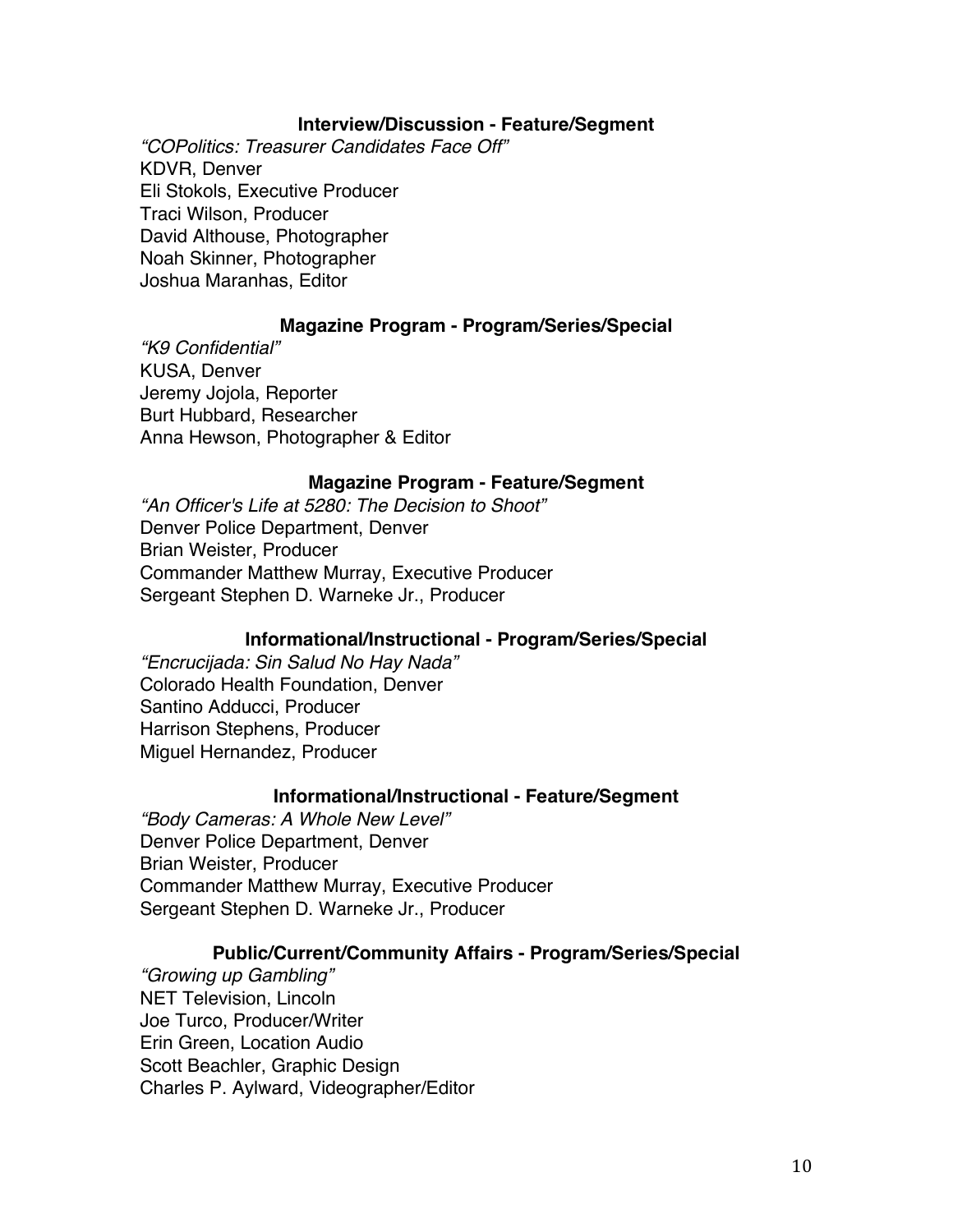# **Public/Current/Community Affairs - Feature/Segment**

*"Lisa"* The Denver Post, Denver Mahala Gaylord, Multimedia Producer Meghan Lyden, Editor

# **Special Event Coverage (other than News or Sports)**

*"Parade of Lights"* KUSA, Denver Sandra Hernandez, Director Bob Pusatory, Producer, Production Manager Lawrence Gibbs, Technical Director

#### **Interstitial**

*"What's The Deal With Tornado Sirens?"* OETA, Oklahoma City Jessi Crino, Producer - Editor Carlos Manzano, Photographer

#### **Short Format Program**

*"The Outliers"* Cinesthetics, Denver Steve Conry, Producer Scott Lynch, Producer

#### **Nostalgia Program - Series/Special**

*"The Last Reunion: A Final Return to Normandy"* KDVR, Denver Jeremy Hubbard, Producer Sean Towle, Producer

### **Nostalgia Program - Feature/Segment**

*"Soldierstone"* KUSA, Denver Kevin Torres, Reporter Chris Hansen, Photojournalist

### **Community/Public Service (PSAs) - Single Spot**

*"Kids on Art"* 18th Judicial District Attorney's Office, Denver Joy Parrish, Producer Jim Kellett, Producer/Director Ian Kellett, Cinematographer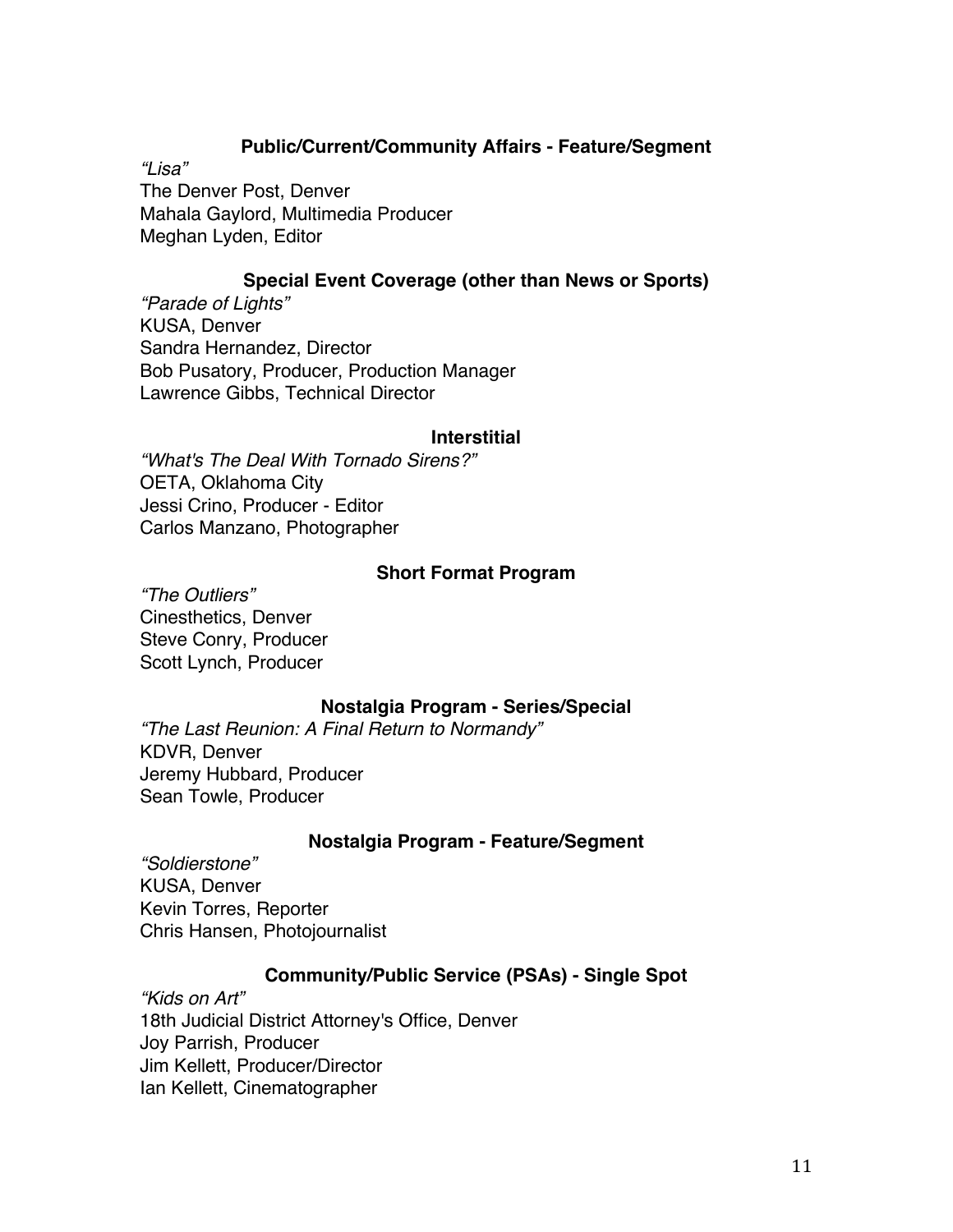## Michael McIntyre, Editor

## **Community/Public Service (PSAs) - Campaign**

*"Denver Arts Week 'Chalk Art' "* KCNC, Denver Mark Petersen, Producer/Director Michael J. Robert, Photographer Chad Roark, Designer

### **News Promo - Single Spot**

*"9WTK: iScheme"* KUSA, Denver Drew Sidener, Writer/Producer

### **News Promo - Single Spot/Same Day**

*"Wave Turbulence"* KCNC, Denver Jillian Oppegard, Producer Haylee Powers, Designer

### **News Promo - Campaign**

*"KFOR Weather Image"* KFOR, Oklahoma City Joe Kozlowski, Writer/Producer Todd Rich, Photographer Marcus Ross, Photographer Brenna Campbell, Graphics/Editor Mike Smith, Graphics/Photographer Justin Kracht, Photographer Brian Caskey, Graphics

#### **News Promo - Image**

*"No Comment"* KMGH, Denver Clyde Becker, Executive Producer Marvin K. Gill, Editor

### **Program Promo - Single Spot**

*"Gimme Some Jimmy"* KFOR, Oklahoma City Joe Kozlowski, Producer/writer/director Marcus Ross, Photographer/Director Brenna Campbell, Graphic Artist/ Editor Todd Rich, director /photographer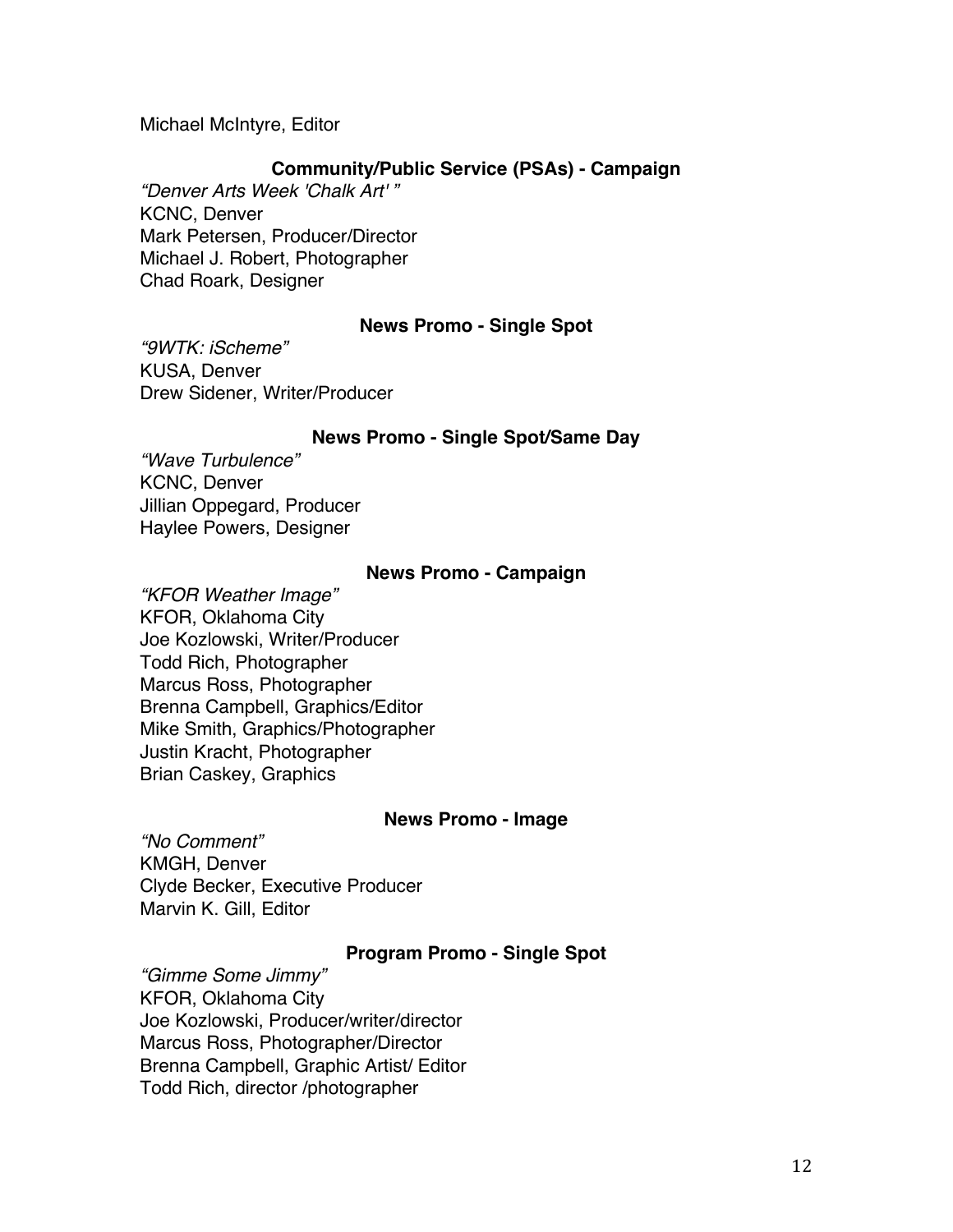Justin Kracht, Photographer Joe Burris, Music

# **Program Promo - Campaign**

*"Broncos Preseason"* KUSA, Denver Drew Sidener, Writer/Producer/Editor Brenna Mastro, Graphic Designer Andy Schaeffer, Writer/Producer/Editor/Photographer Alycia Gleave, Production Assistant

# **Program Promo - Sports**

*"Rockies Opening Day on ROOT Sports"* ROOT Sports Rocky Mountain, Denver Tom Anthony, Creative Director Bill Roberts, Vice-President Content Benjamin Huelsing, Producer/Photographer Jeffrey Meyer, Producer/Photographer Richard Ealom, On-Air Designer Brian De Herrera-Schnering, Editor Juliana Broste, Photographer

## **Program Promo - Image**

*"Community Year End"* KUSA, Denver Alycia Gleave, Producer/Writer/Editor/Motion Graphics

# **Commercial - Single Spot**

*"MAGIC"* Frontier Airlines, Denver Gary Ennis, Creative Director/Art Director Shawn Couzens, Creative Director / Copywriter Julie James, Director, Advertising & Communications at Frontier Airlines

# **Commercial - Campaign**

*"OSU Cowboy Code - Campaign"* Resolute Visuals, Oklahoma City Steve Jones, Director David Callahan, Executive Producer / Director of Photography Randy Bradley, Creative Director

# **Overall Excellence**

*"9NEWS: Everywhere"* KUSA, Denver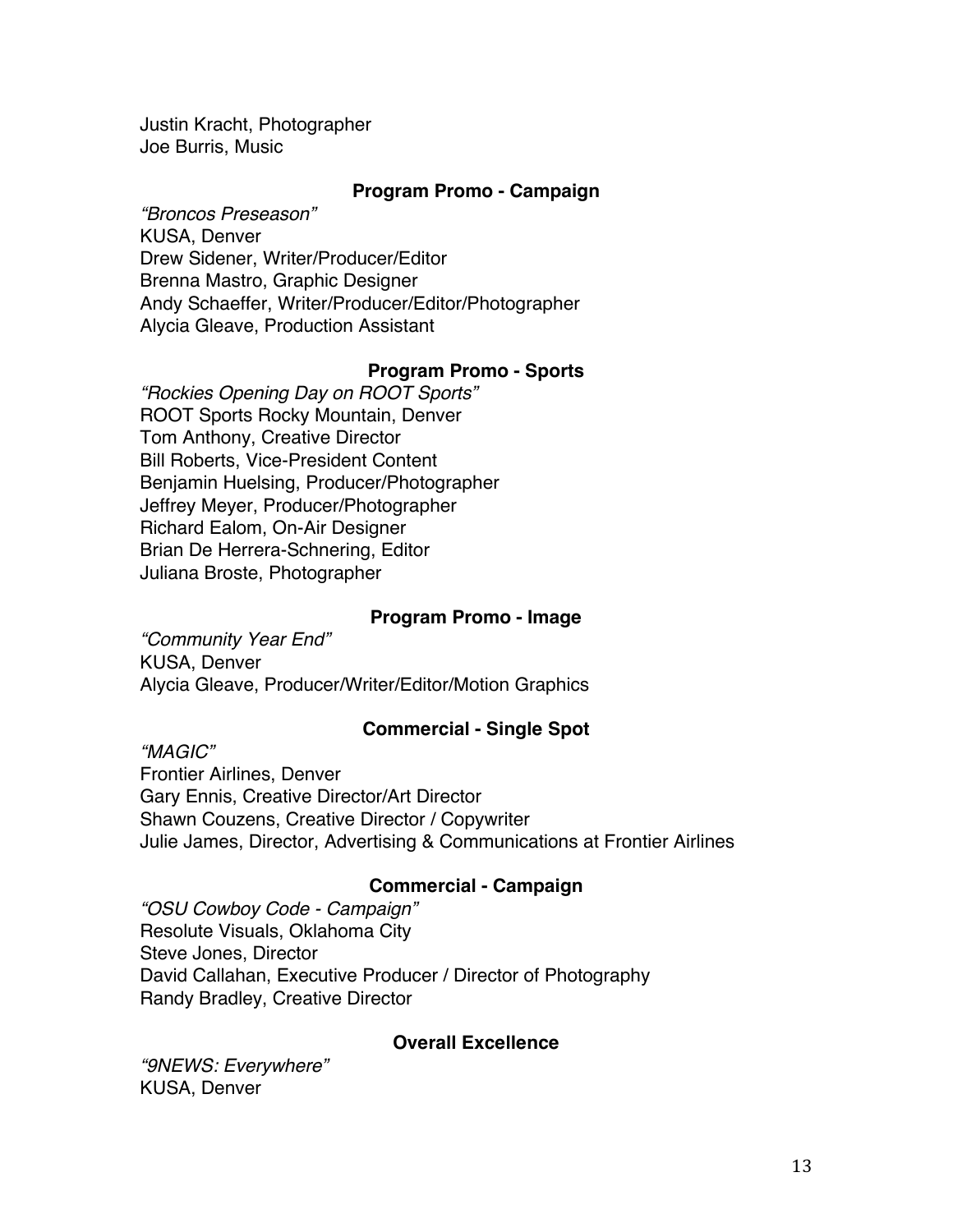Mark Cornetta, President & General Manager

# **News Excellence**

*"9NEWS: Colorado's News Leader"* KUSA, Denver Patti Dennis, News Director

# **Community Service**

*"Oklahoma's Own News 9"* KWTV, Oklahoma City Houston Hunt, VP, Marketing

### **Journalistic Enterprise**

*"Cutting Class"* KUSA, Denver Nelson Garcia, Education Reporter

### **Interactivity**

*"Univision Colorado a Su Lado"* KCEC, Denver Juan Carlos Gutierrez, News Director

# **Audio**

*"Forever"*

University of Colorado-Athletics-Sports Video, Denver/Boulder Grayson Simon, Sound Design, Field Recording, Mixing

### **Musical Composition / Arrangement**

*"Everyone's a Kid at Christmas"* KOTV, Tulsa Rich Lenz, composer Alan Crone, composer

### **Director**

*"Twirl Girls"* Virtual Knowledge Inc., Omaha Taylor Stein, Director

### **Editor - Program**

*"Rebel with a Cause"* KUSA, Denver Chris Hansen, Editor

### **Editor - News - Within 24 Hours**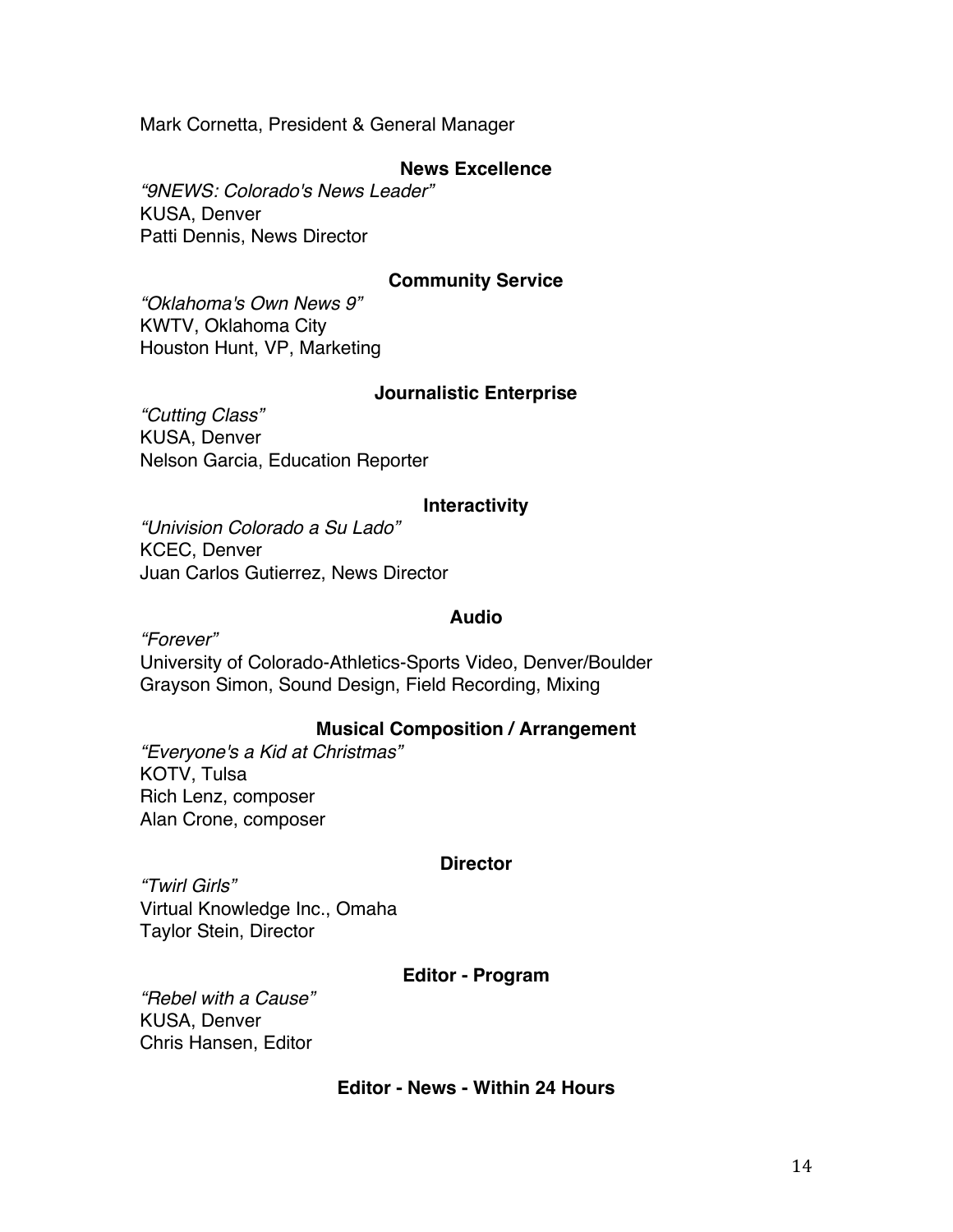*"In - Out - In - Overwrite: Hansen Editing Composite"* KUSA, Denver Chris Hansen, Editor

# **Editor - News - No Time Limit**

*"Offline Media: Hansen Editing Composite"* KUSA, Denver Chris Hansen, Editor

### **Editor - Sports**

*"Garrison Schott Editor Composite 2014"* ROOT Sports Rocky Mountain, Denver Garrison Schott, Editor

#### **Editor - Short Form**

*"Desperate Journey Trailer"* The Denver Post, Denver Lindsay Pierce, Editor

*"30 Second Stories"* KUSA, Denver Drew Sidener, Editor

#### **Graphic Arts - Program**

*"Gannett Sports Package"* Gannett Graphics Group, Denver Toby Sjolander, Graphic Designer Wiley Goodman, Graphic Designer Mollie Rolf, Graphic Designer

*"Special Programs Motion Graphics"* KDVR, Denver Nicholas Carvin, Motion Graphics Designer Deborah Catalano, Art Director Tyler Brayton, VizRT Specialist Jeffrey Cales, Graphic Designer

# **Graphic Arts - News**

*"KFOR-TV News & Promo Animations"* KFOR, Oklahoma City Brian Caskey, Graphic Artist

#### **Graphic Arts - Set Design**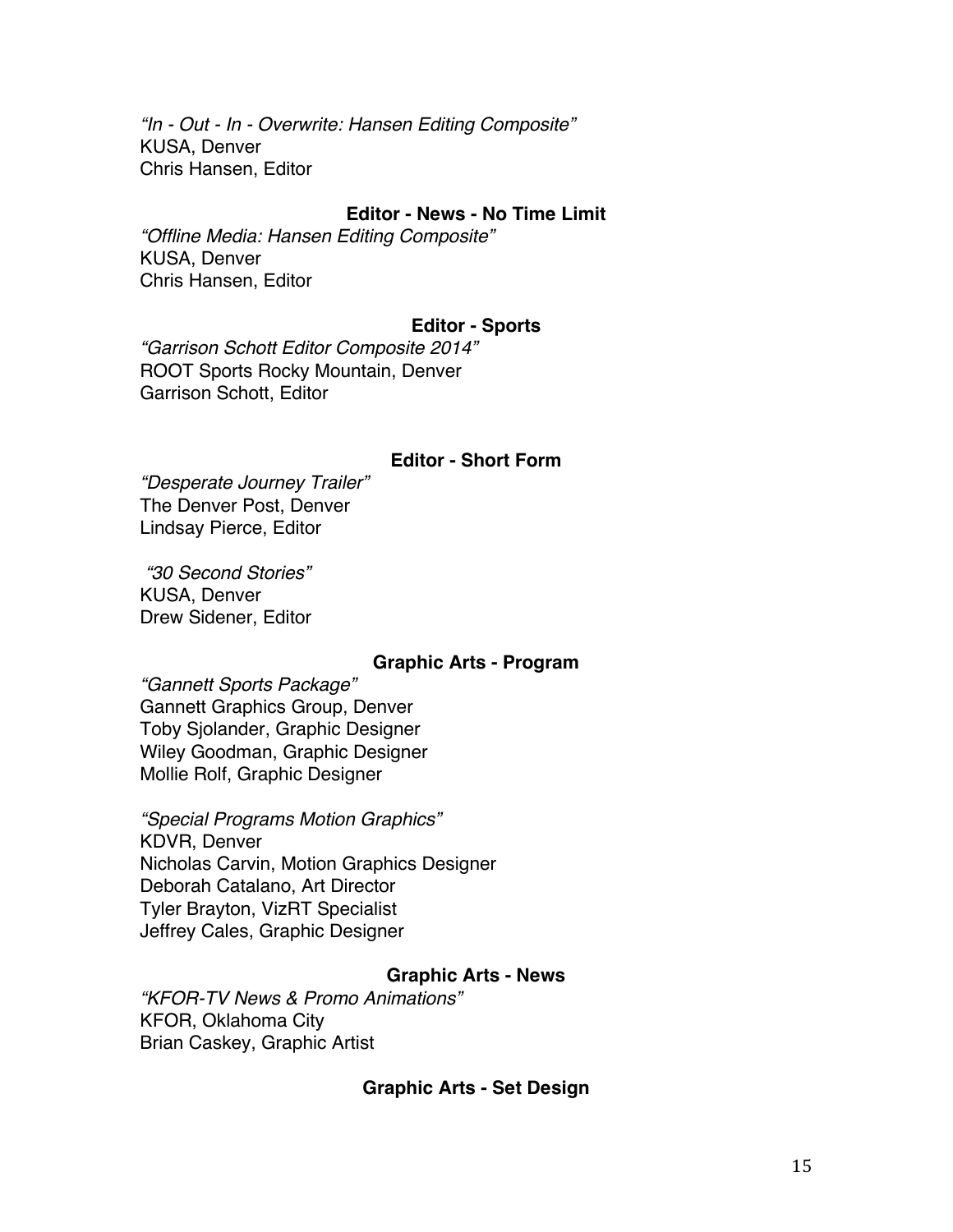*"CBS4 Weather Center"* KCNC, Denver Ed Cushing, Creative Director Jim Hayek, Designer

# **Lighting**

*"Washburn University Holiday Vespers 2014"* KTWU, Topeka Eugene Williams, Director Bryan Lewis, Specialist

# **Talent - News Anchor**

*"Alan Gionet "* KCNC, Denver Alan Gionet, Anchor

# **Talent - Weather Anchor**

*"Matt Makens"* KMGH, Denver Matthew Makens, Weather Anchor

#### **Talent - Sports Anchor**

*"Vic Lombardi Blurts Out Some Words"* KCNC, Denver Vic Lombardi, Sports Anchor

#### **Talent - Commentator/Editorialist**

*"Facts not Fear"* KUSA, Denver Jeremy Jojola, Reporter

### **Talent - Performer/Host/Moderator**

*"Dtown - Rachael West"* Denver 8 TV, Denver Rachael West, Host

#### **Talent - Narrator**

*"Telling the Story"* KUSA, Denver Vida Urbonas, Narrator

### **Talent - Reporter /Live**

*"Did I Really Compare Vodka To Milk?"* KMGH, Denver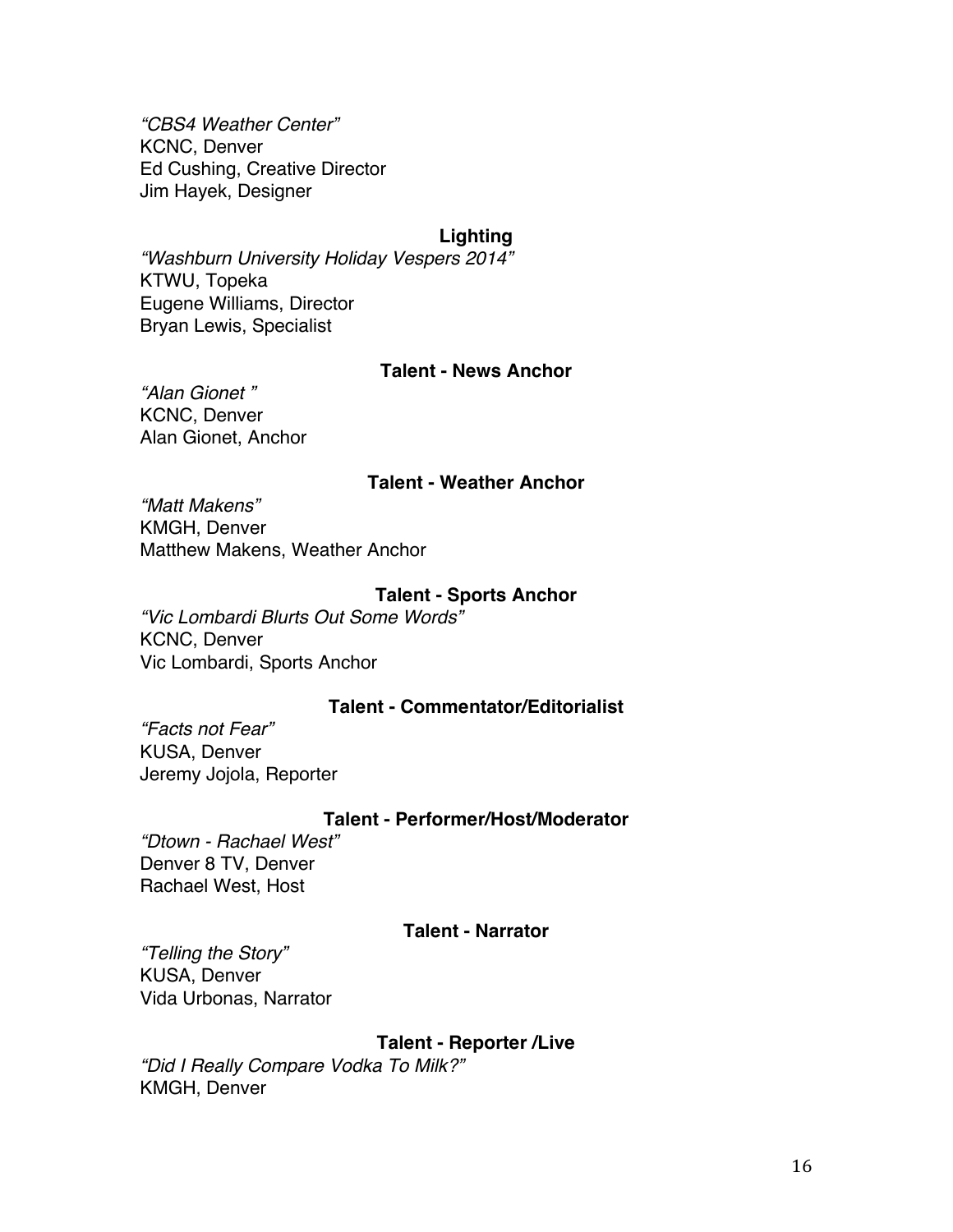Marshall Zelinger, Reporter

*"Renoux way of live shots "* KUSA, Denver Matt Renoux, Reporter/photographer

# **Talent - Reporter /General Assignment**

*"Marshall, Are You Gonna Make It?"* KMGH, Denver Marshall Zelinger, Reporter

# **Photographer - Program**

*"Rebel with a Cause"* KUSA, Denver Chris Hansen, Photojournalist

#### **Photographer - News**

*"[Insert Clever Title Here]: Hansen Composite"* KUSA, Denver Chris Hansen, Photojournalist

#### **Photographer - Sports**

*"Chris Mosher Sports"* KDVR, Denver Chris Mosher, Photographer

#### **Photographer - Video Essay**

*"Personal Ink"* KUSA, Denver Andy Buck, Photojournalist

### **Technical Achievement**

*"Mountain West Network Technical Achievement "* Mountain West Network, Denver Brian Tripp, Executive Producer Katie Cavender, Producer Jesse Kurtz, Executive Producer

# **Video Journalist**

*"Silverton Heliboarding"*

TravelingJules Productions, Denver Juliana Broste, Video Journalist (Produce, Shoot, Write, Edit, Host)

#### **Writer - Program**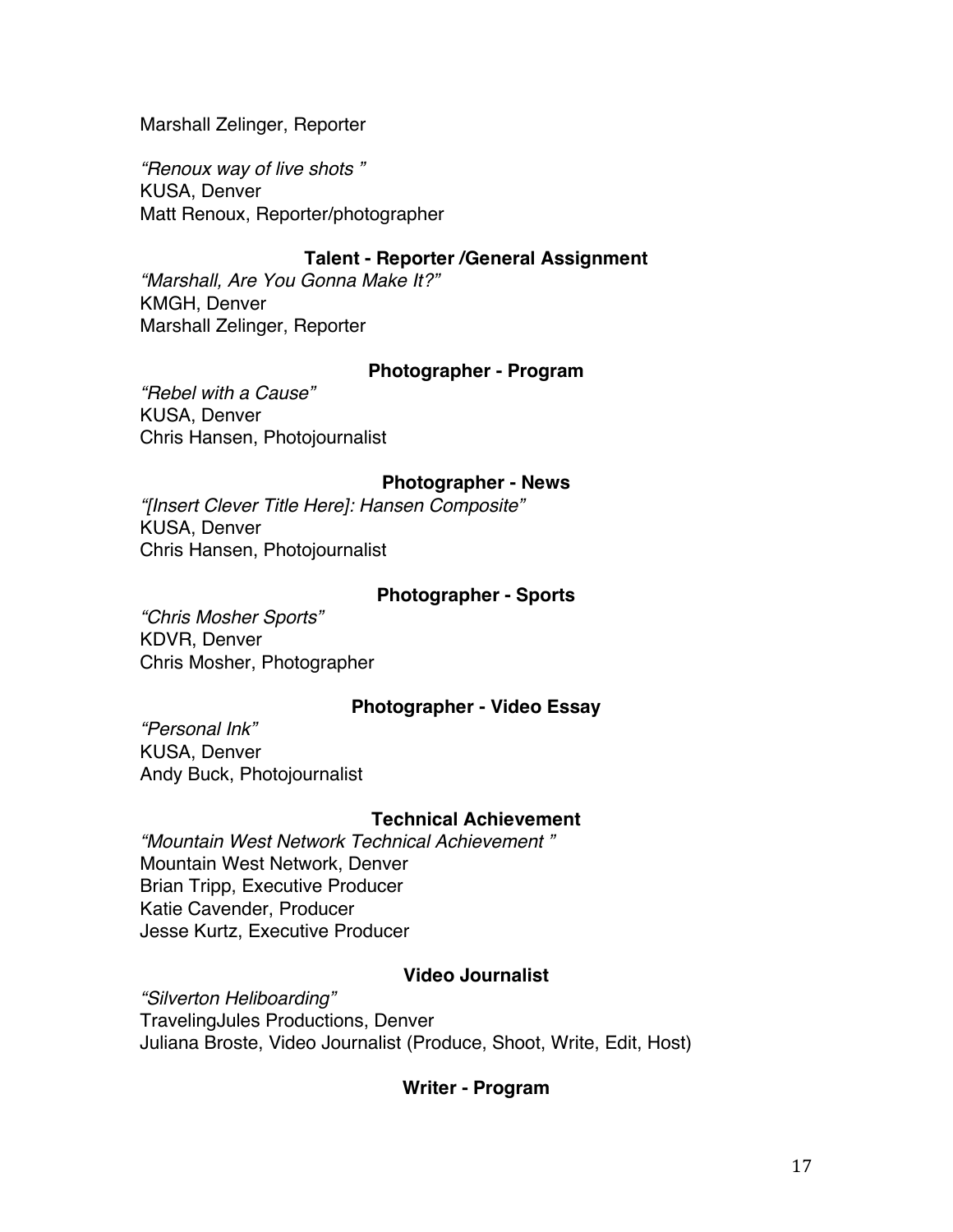*"Rebel With A Cause"* KUSA, Denver Nelson Garcia, Writer

*"Pedro Calderon Michel's Writing Composite"* Telemundo, Denver Pedro Calderon Michel, Writer

*"Get Out The Way - Ludacris' & Kyle Clark's Rules For Writing"* KUSA, Denver Kyle Clark, Writer

*"Keep it to 1:15?... You Fo Realz?"* KUSA, Denver Kevin Torres, Writer

*"Lila is tired of her daddy using her name on entries' Vanderveen composite "* KUSA, Denver Chris Vanderveen, Writer

### **News Producer**

*"Spring Floods & Fall Storms"* KUSA, Denver Jeremy Moore, Producer

# **STUDENT ACHIEVEMENT**

#### **Newscast**

*"Spanish Entry 12/5/14"* Met Media - MSU Denver, Steve Haigh, Director of Met Media Rich Strong, Noticiero TVMet Advisor Cinthia Maldonado, Executive Producer/News Anchor Josh Cozart, Producer Myles Potter, Director Jhocelyn Avendaño, News Anchor Nancy Miramontes, EMET Anchor Sergio Ornelas, Weather Anchor Zaira Cortes, International News Anchor

# **Long Form Fiction**

*"Mt. Molehill"*